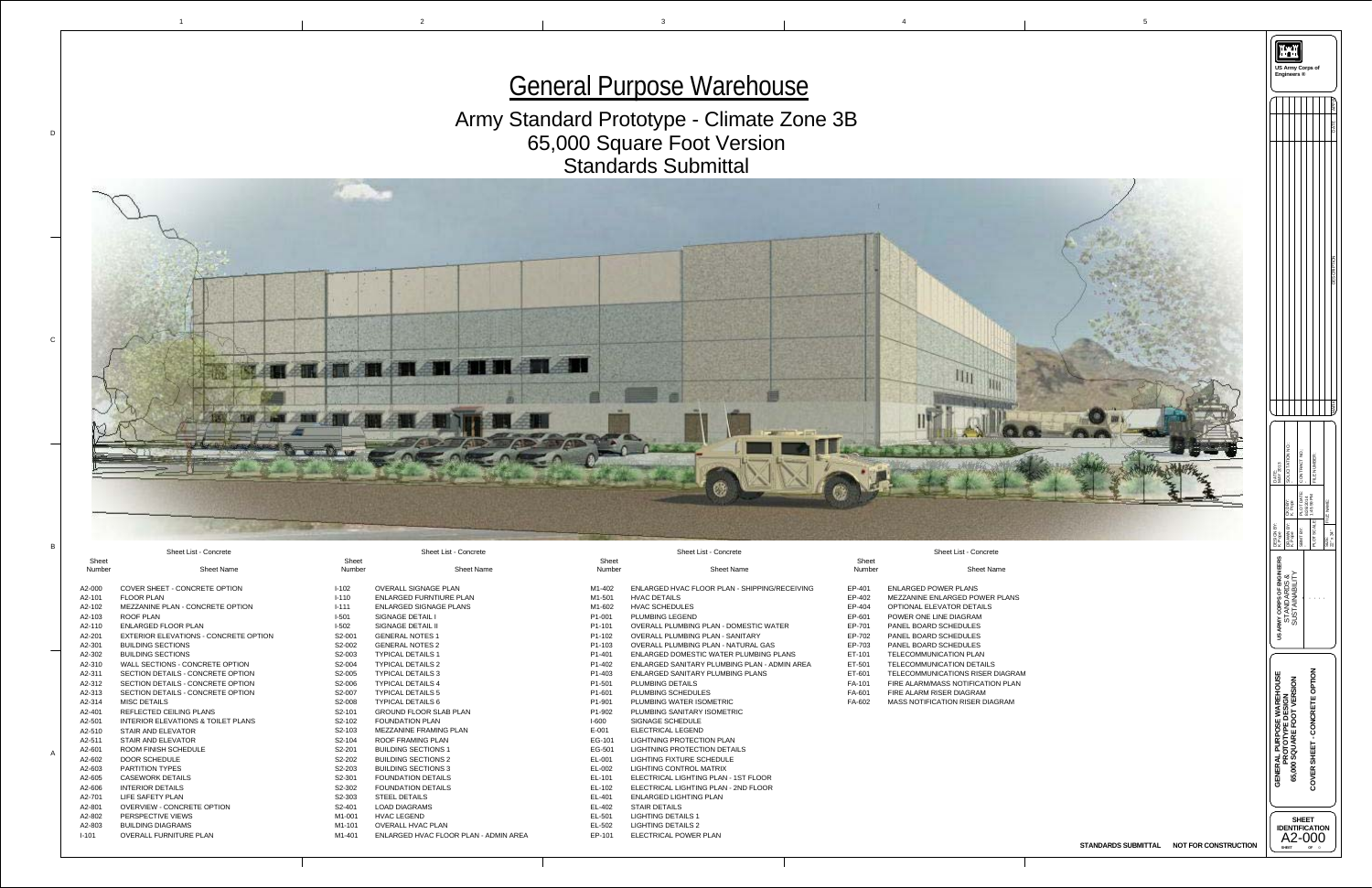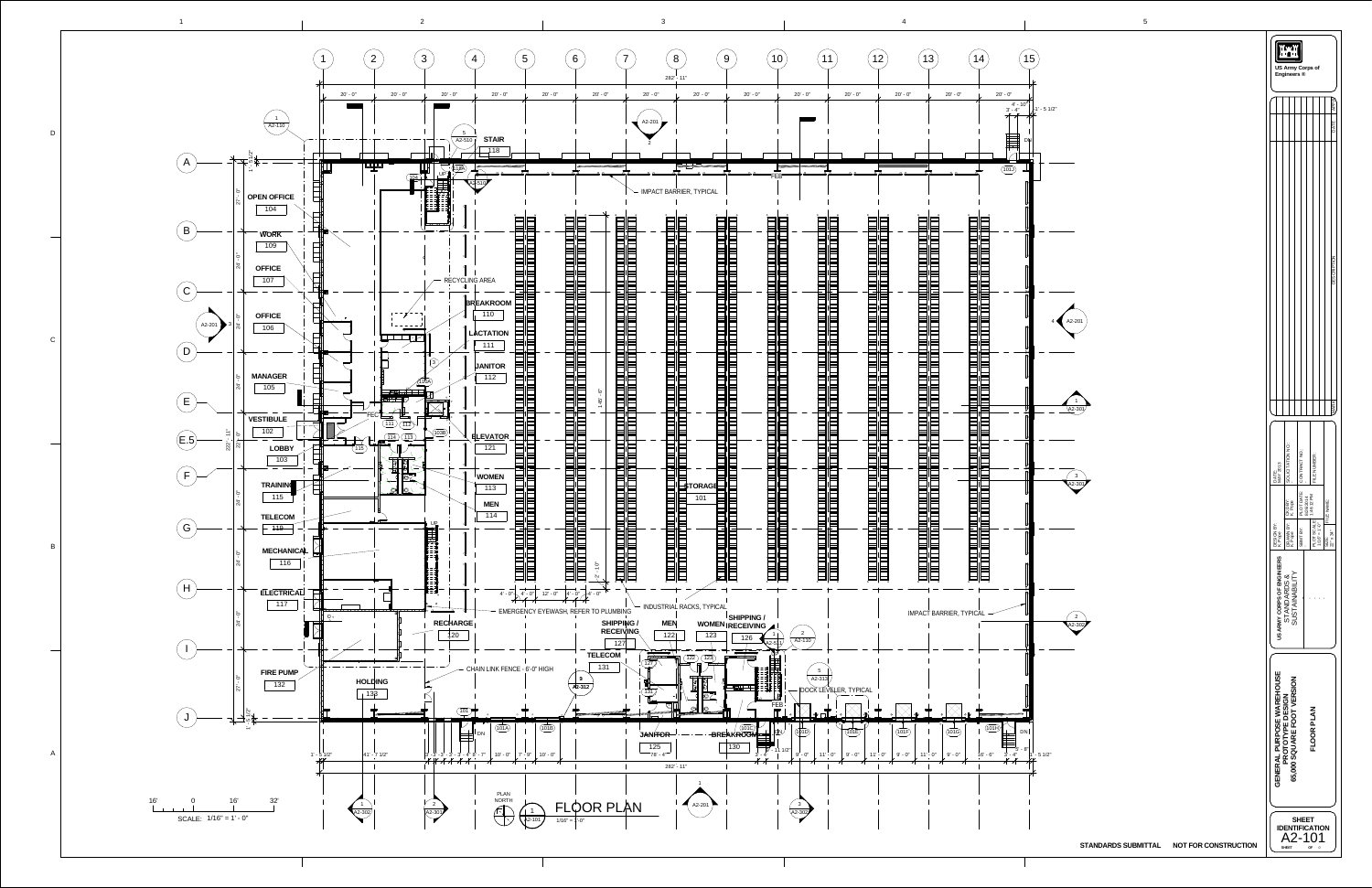|                                       | $\sqrt{5}$  |                                          |                                                                                                                                 |
|---------------------------------------|-------------|------------------------------------------|---------------------------------------------------------------------------------------------------------------------------------|
|                                       |             |                                          | ان میں<br>ان <mark>میں</mark><br>US Army Corps of<br>Engineers ®                                                                |
|                                       |             |                                          | <b>APPR</b>                                                                                                                     |
|                                       |             |                                          | <b>DATE</b>                                                                                                                     |
|                                       |             |                                          |                                                                                                                                 |
|                                       |             |                                          |                                                                                                                                 |
|                                       |             |                                          |                                                                                                                                 |
|                                       |             |                                          |                                                                                                                                 |
|                                       |             |                                          |                                                                                                                                 |
|                                       |             |                                          | <b>TION</b>                                                                                                                     |
|                                       |             |                                          | <b>DESCRIPT</b>                                                                                                                 |
|                                       | A2-201<br>4 |                                          |                                                                                                                                 |
|                                       |             |                                          |                                                                                                                                 |
|                                       |             |                                          |                                                                                                                                 |
|                                       |             |                                          |                                                                                                                                 |
| 3                                     |             |                                          |                                                                                                                                 |
| 1<br>$A2 - 803$<br>$42 - 301$         |             |                                          | <b>MARK</b>                                                                                                                     |
|                                       |             |                                          |                                                                                                                                 |
|                                       |             |                                          | SOLICITATION NO.                                                                                                                |
| $\ensuremath{\mathsf{3}}$<br>$A2-301$ |             |                                          | CONTRACT NO.<br>FILE NUMBER:<br>DATE:<br>MAY 2013                                                                               |
|                                       |             |                                          | PLOT DATE:<br>8/26/2014<br>1:46:25 PM<br>CKD BY:<br>K. Pope                                                                     |
|                                       |             |                                          | FILE NAME:                                                                                                                      |
|                                       |             |                                          | PLOT SCALE:<br>$1'0'' = 1'0''$<br>DESIGN BY:<br>K. Pope<br>DRAWN BY:<br>K. Pope<br>SBMT BY:<br>SIZE:<br>22" x 34"               |
|                                       |             |                                          |                                                                                                                                 |
|                                       |             |                                          | US ARMY CORPS OF ENGINEERS<br>STANDARDS &<br>SUSTAINABILITY<br>$\mathbf{r} = \mathbf{r}$<br>$\mathbf{r}$<br>$\mathbf{I}$        |
| $\overline{c}$                        |             |                                          |                                                                                                                                 |
| $A2 - 302$                            |             |                                          |                                                                                                                                 |
|                                       |             |                                          |                                                                                                                                 |
|                                       |             |                                          |                                                                                                                                 |
|                                       |             |                                          |                                                                                                                                 |
|                                       |             |                                          |                                                                                                                                 |
|                                       |             |                                          |                                                                                                                                 |
|                                       |             |                                          | <b>MEZZANINE PLAN - CONCRETE OPTION</b><br><b>GENERAL PURPOSE WAREHOUSE<br/>PROTOTYPE DESIGN<br/>65,000 SQUARE FOOT VERSION</b> |
|                                       |             |                                          |                                                                                                                                 |
|                                       |             |                                          | <b>SHEET</b>                                                                                                                    |
|                                       |             | STANDARDS SUBMITTAL NOT FOR CONSTRUCTION | <b>IDENTIFICATION</b><br>A2-102<br><b>SHEET</b><br>OF <sub>0</sub>                                                              |
|                                       |             |                                          |                                                                                                                                 |

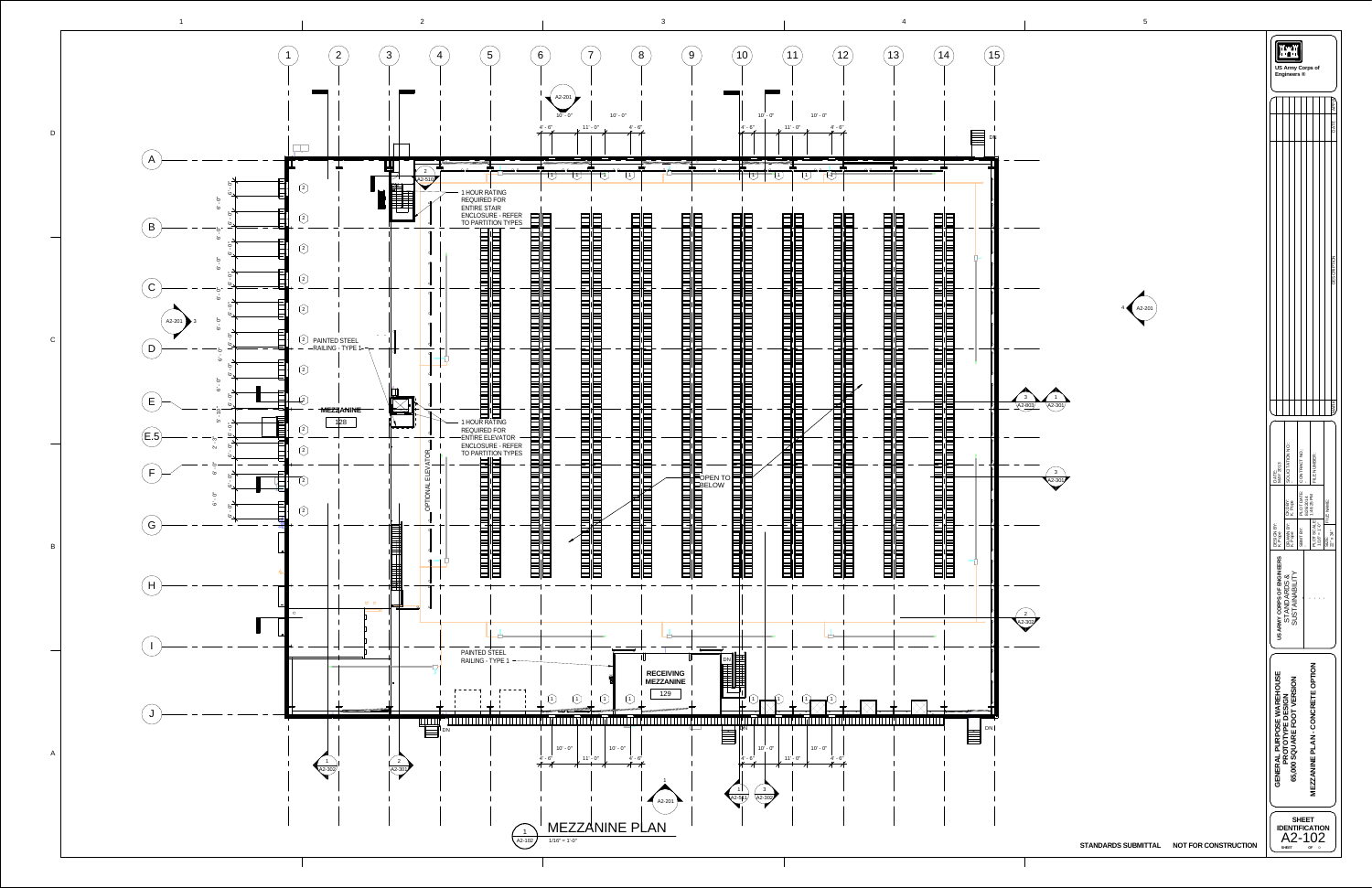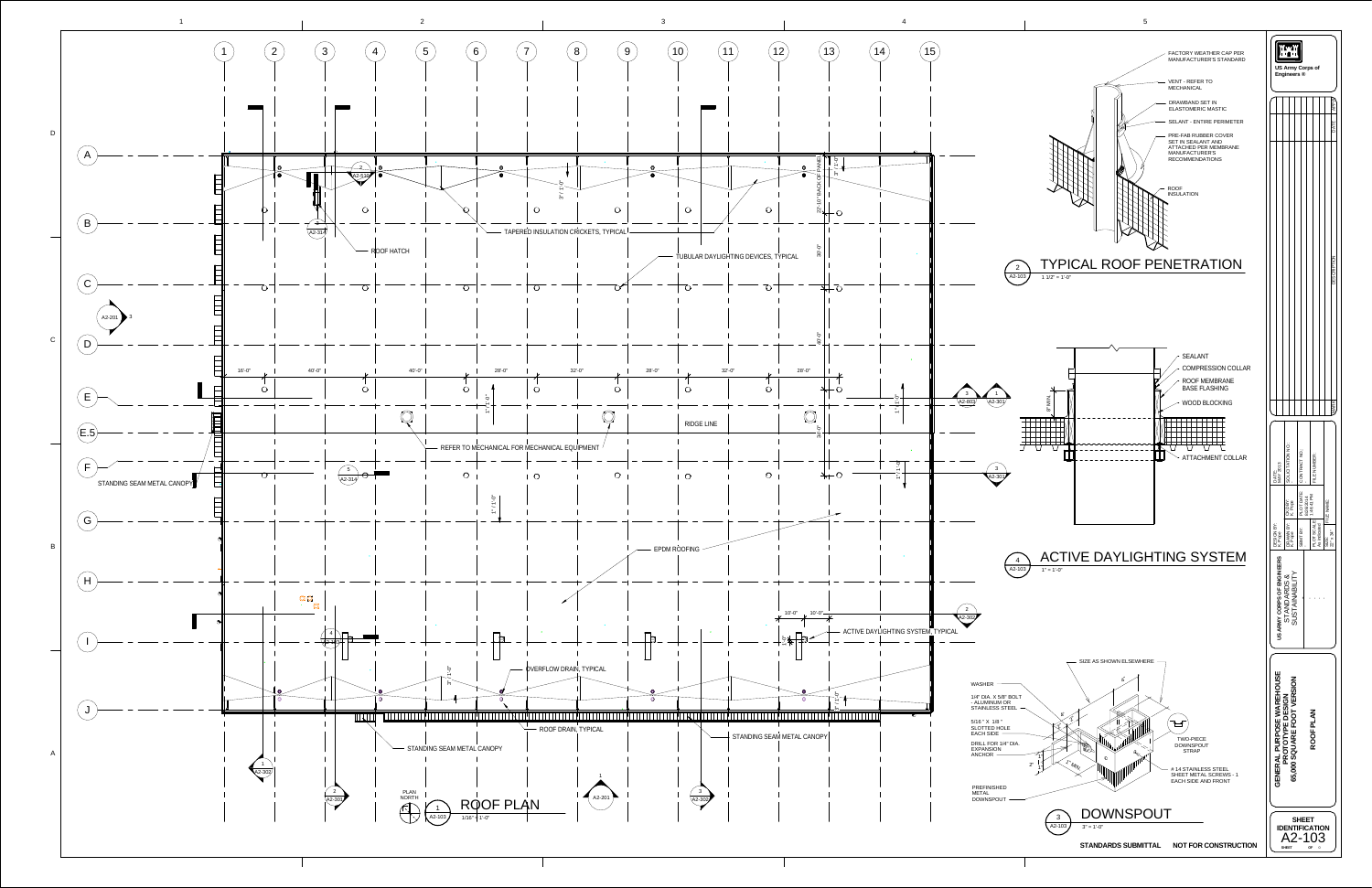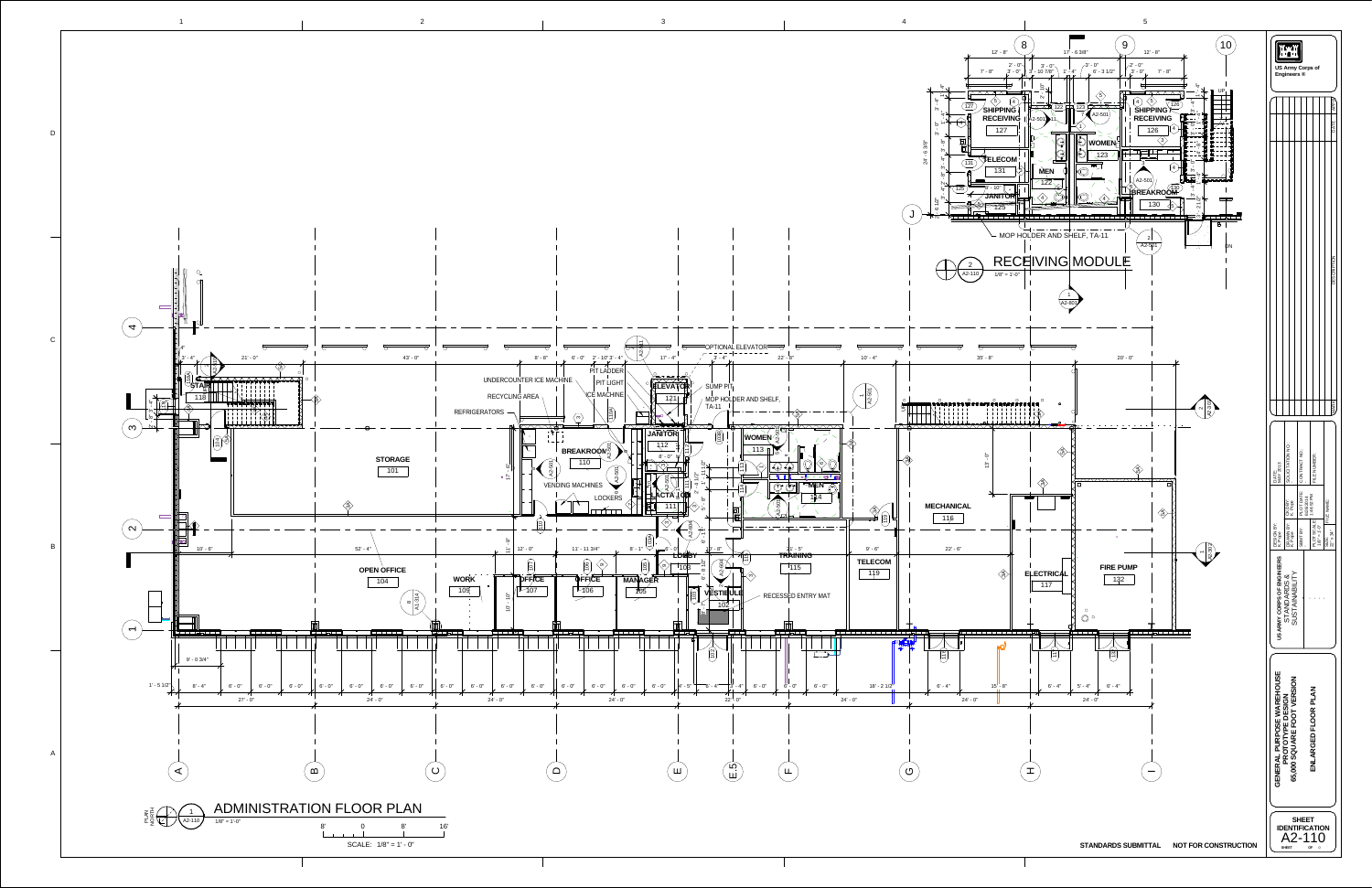![](_page_5_Figure_0.jpeg)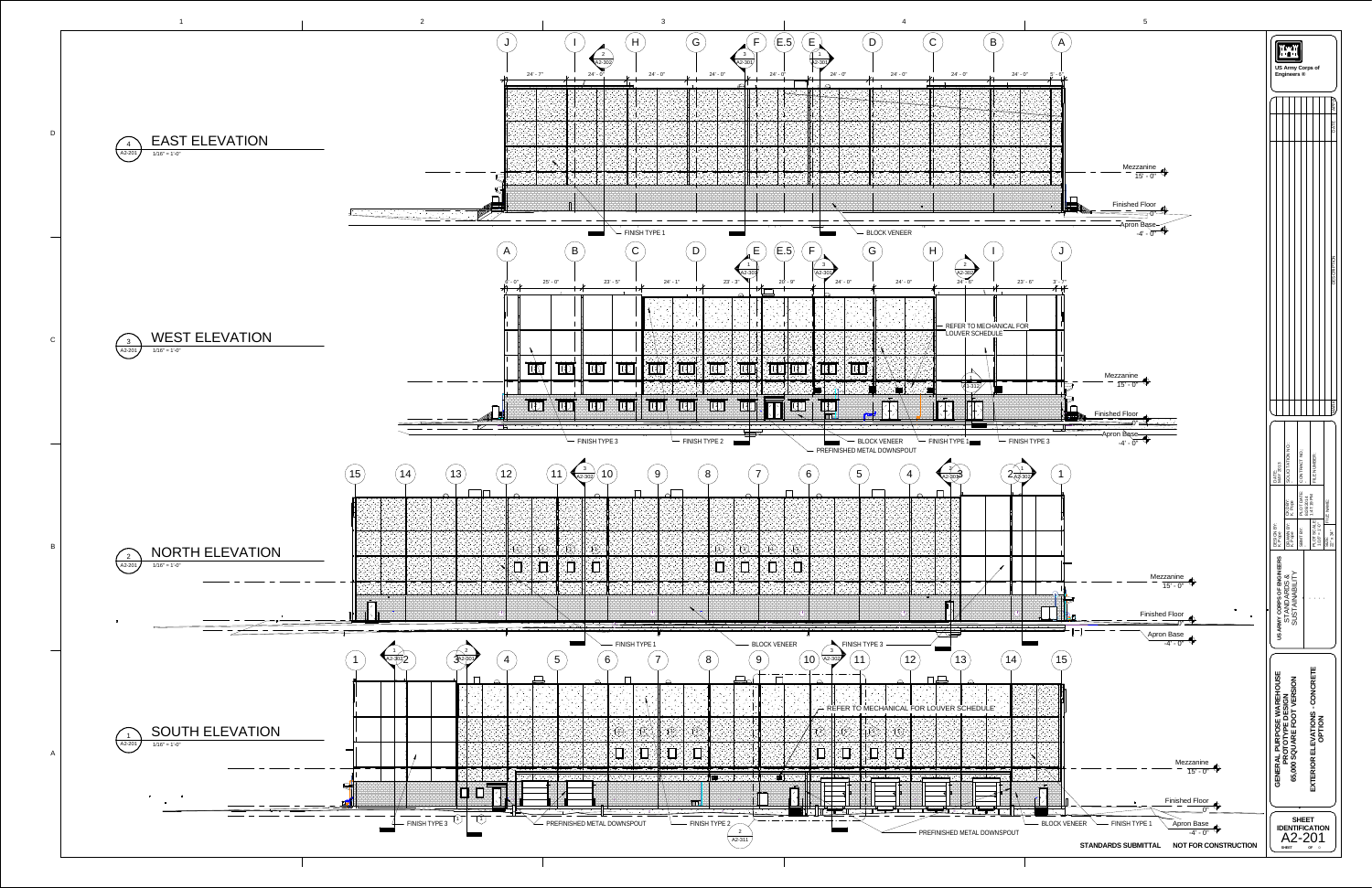![](_page_6_Figure_3.jpeg)

5

|              | $\mathbf 1$ | $\overline{2}$ |
|--------------|-------------|----------------|
|              |             |                |
|              |             |                |
|              |             |                |
|              |             |                |
|              |             |                |
| $\mathsf D$  |             |                |
|              |             |                |
|              |             |                |
|              |             |                |
|              |             |                |
|              |             |                |
|              |             |                |
|              |             |                |
|              |             |                |
|              |             |                |
|              |             |                |
|              |             |                |
| ${\bf C}$    |             |                |
|              |             |                |
|              |             |                |
|              |             |                |
|              |             |                |
|              |             |                |
|              |             |                |
|              |             |                |
|              |             |                |
|              |             |                |
|              |             |                |
| $\, {\bf B}$ |             |                |
|              |             |                |
|              |             |                |
|              |             |                |
|              |             |                |
|              |             |                |
|              |             |                |
|              |             |                |
|              |             |                |
|              |             |                |
|              |             |                |
| $\mathsf{A}$ |             |                |
|              |             |                |
|              |             |                |
|              |             |                |
|              |             |                |
|              |             |                |

![](_page_6_Figure_6.jpeg)

**STANDARDS SUBMITTAL NOT FOR CONSTRUCTION**

 $3/8" = 1'-0"$ TYPICAL MOUNTING HEIGHTS

|               |                             |                     |                           |                                                       |                                   |                        | USACE_FINISH SCHEDULE    |                                         |                        |                                |                                     |                  |                                              |          |
|---------------|-----------------------------|---------------------|---------------------------|-------------------------------------------------------|-----------------------------------|------------------------|--------------------------|-----------------------------------------|------------------------|--------------------------------|-------------------------------------|------------------|----------------------------------------------|----------|
|               |                             |                     |                           | <b>WALL FINISH</b>                                    |                                   |                        |                          | <b>BASE FINISH</b>                      |                        | <b>FLOOR</b>                   |                                     | <b>CEILING</b>   | <b>NOTES &amp;</b><br><b>REMARKS</b><br>(SEE |          |
| ROOM NO       | <b>ROOM NAME</b>            | <b>NORTH</b>        | <b>EAST</b>               | <b>SOUTH</b>                                          | <b>WEST</b>                       | <b>NORTH</b>           | <b>EAST</b>              | <b>SOUTH</b>                            | <b>WEST</b>            | <b>FINISH</b>                  | MAT.                                | <b>HEIGHT</b>    | NOTES)                                       | Area     |
| 101           | <b>STORAGE</b>              | Paint 01            | Paint 01                  | Paint 01                                              | Paint 01                          |                        |                          |                                         |                        | Sealed<br>Concrete             | Painted<br><b>Structure</b>         | 0"               |                                              | 52575 SF |
| 102           | <b>VESTIBULE</b>            | Wall<br>System      | Wall<br>System            | Paint 01                                              | Paint 01                          | Rubber<br><b>Base</b>  | Rubber<br><b>Base</b>    | Rubber<br><b>Base</b>                   | Rubber<br><b>Base</b>  | Sealed<br>Concrete             | Acoustic<br>Tile                    | 9' - 0"          |                                              | 92 SF    |
| 103           | <b>LOBBY</b>                | Paint 01            | Paint 01                  | Paint 01                                              | Wall<br>System                    | Rubber<br><b>Base</b>  | Rubber<br><b>Base</b>    | Rubber<br><b>Base</b>                   | Rubber<br><b>Base</b>  | <b>Carpet Tile</b>             | Acoustic<br>Tile                    | 9' - 0"          |                                              | 401 SF   |
| 104           | <b>OPEN OFFICE</b>          | Paint 01            | Paint 01                  | Wall<br>System                                        | Paint 01                          | Rubber<br><b>Base</b>  | Rubber<br><b>Base</b>    | Rubber<br>Base                          | Rubber<br><b>Base</b>  | <b>Carpet Tile</b>             | Acoustic<br>Tile                    | 9' - 0"          |                                              | 1880 SF  |
| 105           | <b>MANAGER</b>              | Wall                | Wall<br>System            | Wall                                                  | Paint 01                          | Rubber<br><b>Base</b>  | Rubber<br><b>Base</b>    | Rubber<br>Base                          | Rubber<br><b>Base</b>  | <b>Carpet Tile</b>             | Acoustic<br>Tile                    | 9' - 0"          |                                              | 154 SF   |
| 106           | <b>OFFICE</b>               | System<br>Wall      | Wall                      | System<br>Wall                                        | Paint 01                          | Rubber                 | Rubber                   | Rubber                                  | Rubber                 | <b>Carpet Tile</b>             | Acoustic                            | 9' - 0"          |                                              | 131 SF   |
| 107           | <b>OFFICE</b>               | System<br>Wall      | <b>System</b><br>Wall     | System<br>Wall                                        | Paint 01                          | <b>Base</b><br>Rubber  | <b>Base</b><br>Rubber    | <b>Base</b><br>Rubber                   | <b>Base</b><br>Rubber  | <b>Carpet Tile</b>             | Tile<br>Acoustic                    | $ 9'$ - $0"$     |                                              | 132 SF   |
| 109           | <b>WORK</b>                 | System<br>Wall      | System<br>Wall            | System<br>Wall                                        | Wall                              | <b>Base</b><br>Rubber  | <b>Base</b><br>Rubber    | <b>Base</b><br>Rubber                   | <b>Base</b><br>Rubber  | <b>Carpet Tile</b>             | Tile<br>Acoustic                    | 9' - 0"          |                                              | 56 SF    |
| 110           | <b>BREAKROOM</b>            | System<br>Wall      | <b>System</b><br>Paint 01 | <b>System</b><br>Wall                                 | System<br>Wall                    | <b>Base</b><br>Rubber  | <b>Base</b><br>Rubber    | <b>Base</b><br>Rubber                   | <b>Base</b><br>Rubber  | Sealed                         | Tile<br>Acoustic                    | $ 9'$ - $0"$     |                                              | 411 SF   |
| 111           | <b>LACTATION</b>            | System<br>Paint 01  | Paint 01                  | System<br>Paint 01                                    | System<br>Paint 01                | <b>Base</b><br>Rubber  | <b>Base</b><br>Rubber    | <b>Base</b><br>Rubber                   | <b>Base</b><br>Rubber  | Concrete<br>Sealed             | Tile<br>Acoustic                    | 9' - 0"          |                                              | 65 SF    |
| $ 112\rangle$ | <b>JANITOR</b>              |                     |                           | FRP / Paint   FRP / Paint   FRP / Paint   FRP / Paint |                                   | <b>Base</b><br>Ceramic | <b>Base</b><br>Ceramic   | <b>Base</b><br>Ceramic                  | <b>Base</b><br>Ceramic | Concrete<br>Sealed             | Tile<br>Gyp. Board $ 9' - 0"$       |                  |                                              | 68 SF    |
| 113           | <b>WOMEN</b>                | 01<br>Ceramic       | 01<br>Ceramic             | 01<br>Ceramic                                         | 01<br>Ceramic                     | Tile<br>Ceramic        | Tile<br>Ceramic          | Tile<br>Ceramic                         | Tile<br>Ceramic        | Concrete<br>Ceramic            | - Painted<br>Gyp. Board $ 9' - 0"$  |                  |                                              | 168 SF   |
|               |                             | Tile                | Tile                      | Tile                                                  | Tile                              | Tile                   | Tile                     | Tile                                    | Tile                   | Tile                           | - Painted                           |                  |                                              |          |
| 114           | <b>MEN</b>                  | Ceramic<br>Tile     | Ceramic<br>Tile           | Ceramic<br>Tile                                       | Ceramic<br>Tile                   | Ceramic<br>Tile        | Ceramic<br>Tile          | Ceramic<br>Tile                         | Ceramic<br>Tile        | Ceramic<br>Tile                | Gyp. Board $ 9' - 0"$<br>- Painted  |                  |                                              | 138 SF   |
| $ 115\rangle$ | <b>TRAINING</b>             | Paint 01            | Paint 01                  | Paint 01                                              | Paint 01                          | Rubber<br><b>Base</b>  | Rubber<br><b>Base</b>    | Rubber<br><b>Base</b>                   | Rubber<br><b>Base</b>  | <b>Carpet Tile</b>             | Acoustic<br>Tile                    | 9' - 0"          |                                              | 446 SF   |
| 116           | MECHANICAL                  | Paint 01            | Paint 01                  | Paint 01                                              | Paint 01                          |                        | $\overline{\phantom{a}}$ | $\sim$                                  |                        | Sealed<br>Concrete             | Painted<br><b>Structure</b>         |                  |                                              | 1042 SF  |
| 117           | <b>ELECTRICAL</b>           | Paint 01            | Paint 01                  | Paint 01                                              | Paint 01                          | $\sim$                 | $\blacksquare$           | $\overline{\phantom{a}}$                | $\sim$                 | Sealed<br>Concrete             | Painted<br><b>Structure</b>         | $\overline{0}$ " |                                              | 314 SF   |
| 118           | <b>STAIR</b>                | Paint 01            | Paint 01                  | Paint 01                                              | Paint 01                          |                        |                          | $\blacksquare$                          |                        | Sealed<br>Concrete             | Painted<br><b>Structure</b>         | 0"               |                                              | 201 SF   |
| 119           | <b>TELECOM</b>              | Paint 01            | Paint 01                  | Paint 01                                              | Paint 01                          | Rubber<br><b>Base</b>  | Rubber<br><b>Base</b>    | Rubber<br><b>Base</b>                   | Rubber<br><b>Base</b>  | Sealed<br>Concrete             | Gyp. Board $10' - 0''$<br>- Painted |                  |                                              | 207 SF   |
| 120           | <b>RECHARGE</b>             | Paint 01            | $\sim$                    | Paint 01                                              | Paint 01                          |                        | $\overline{\phantom{a}}$ | $\overline{\phantom{a}}$                |                        | Sealed<br>Concrete             | Painted<br><b>Structure</b>         |                  |                                              | 212 SF   |
| 121           | <b>ELEVATOR</b>             | Laminate            | Laminate                  | Laminate                                              | Laminate                          | $\sim$                 | $\blacksquare$           | $\blacksquare$                          | $\sim$                 | Manuf.<br>Standard             | Stainless $ 0$ "<br><b>Steel</b>    |                  |                                              | 49 SF    |
| 122           | <b>MEN</b>                  | Ceramic<br>Tile     | Ceramic<br>Tile           | Ceramic<br>Tile                                       | Ceramic<br>Tile                   | Ceramic<br>Tile        | Ceramic<br>Tile          | Ceramic<br>Tile                         | Ceramic<br>Tile        | Ceramic<br>Tile                | Gyp. Board $ 9' - 0"$<br>- Painted  |                  |                                              | 135 SF   |
| 123           | <b>WOMEN</b>                | Ceramic             | Ceramic                   | Ceramic                                               | Ceramic                           | Ceramic                | Ceramic                  | Ceramic                                 | Ceramic                | Ceramic                        | Gyp. Board $ 9' - 0"$               |                  |                                              | 166 SF   |
| 125           | <b>JANITOR</b>              | Tile<br>FRP / Paint | Tile<br>Ceramic           | Tile                                                  | Tile<br>FRP / Paint   FRP / Paint | Tile<br>Ceramic        | <b>Tile</b><br>Ceramic   | Tile<br>Ceramic                         | Tile<br>Ceramic        | Tile<br>Sealed                 | - Painted<br>Gyp. Board $ 9' - 0"$  |                  |                                              | 54 SF    |
| 126           | <b>SHIPPING / RECEIVING</b> | 01<br>Paint 01      | Tile<br>Paint 01          | 01<br>Paint 01                                        | 01<br>Paint 01                    | Tile<br>Rubber         | Tile<br>Rubber           | Tile<br>Rubber                          | Tile<br>Rubber         | Concrete<br><b>Carpet Tile</b> | - Painted<br>Acoustic               | 9' - 0"          |                                              | 121 SF   |
| 127           | <b>SHIPPING / RECEIVING</b> | Paint 01            | Paint 01                  | Paint 01                                              | Paint 01                          | <b>Base</b><br>Rubber  | <b>Base</b><br>Rubber    | <b>Base</b><br>Rubber                   | <b>Base</b><br>Rubber  | <b>Carpet Tile</b>             | Tile<br>Acoustic                    | $ 9' - 0"$       |                                              | 121 SF   |
| 128           | <b>MEZZANINE</b>            | $\sim$              | $\sim$                    | $\sim$                                                | Paint 01                          | Base                   | <b>Base</b><br>$\sim$    | <b>Base</b><br>$\sim$                   | <b>Base</b>            | Sealed                         | Tile<br>Painted                     | 0"               |                                              | 7204 SF  |
| $ 129\rangle$ | <b>RECEIVING MEZZANINE</b>  |                     |                           | Paint 01                                              |                                   |                        |                          |                                         |                        | Concrete<br>Sealed             | Structure<br>Painted $ 0$ "         |                  |                                              | 1052 SF  |
| 130           | <b>BREAKROOM</b>            | Paint 01            | Paint 01                  | Paint 01                                              | Wall                              | Rubber                 | Rubber                   | Rubber                                  | Rubber                 | Concrete<br>Sealed             | Structure<br>Acoustic               | $ 9' - 0"$       |                                              | 143 SF   |
| 131           | <b>TELECOM</b>              | Paint 01            | Paint 01                  | Paint 01                                              | System<br>Paint 01                | <b>Base</b><br>$\sim$  | <b>Base</b><br>$\sim$    | <b>Base</b><br>$\overline{\phantom{a}}$ | <b>Base</b><br>$\sim$  | Concrete<br>Sealed             | Tile<br>Gyp. Board $ 10' - 0"$      |                  |                                              | 73 SF    |
|               |                             |                     |                           |                                                       |                                   |                        |                          |                                         |                        | Concrete                       | - Painted                           | 0"               |                                              |          |
| 132           | <b>FIRE PUMP</b>            | Paint 01            | Paint 01                  | Paint 01                                              | Paint 01                          | $\sim$                 | $\blacksquare$           | $\sim$                                  | Ceramic<br>Tile        | Sealed<br>Concrete             | Painted<br><b>Structure</b>         |                  |                                              | 569 SF   |
| 133           | <b>HOLDING</b>              | Paint 01            | $\sim$                    | Paint 01                                              | Paint 01                          | $\sim$                 | $\overline{\phantom{a}}$ | $\overline{\phantom{a}}$                | Ceramic<br>Tile        | Sealed<br>Concrete             | Painted<br>Structure                | 0"               |                                              | 905 SF   |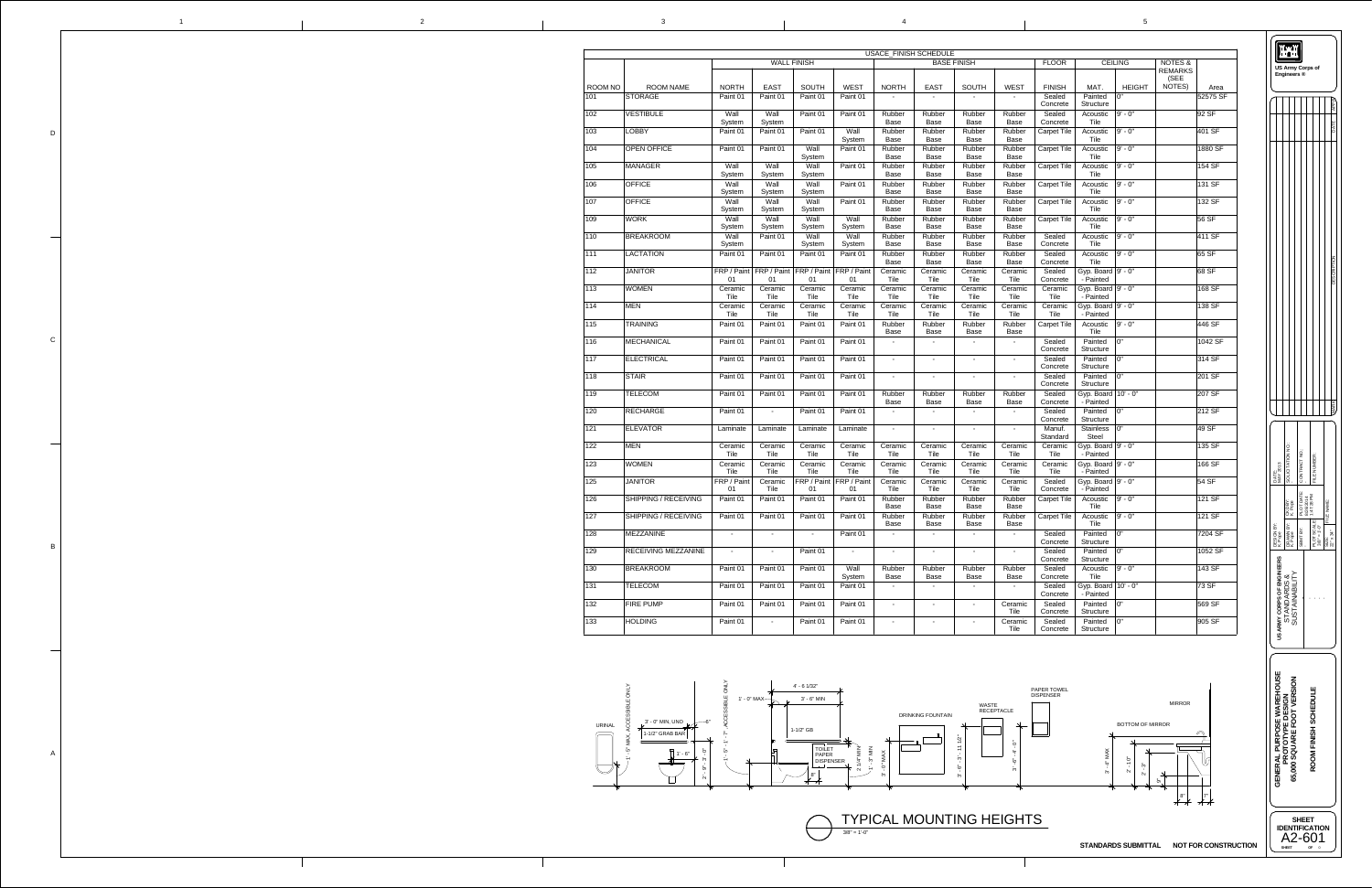|  | $\overline{\mathbf{3}}$ | $\overline{4}$ |  |
|--|-------------------------|----------------|--|
|  |                         |                |  |

D

C

B

A

![](_page_7_Figure_9.jpeg)

![](_page_7_Figure_4.jpeg)

![](_page_7_Figure_8.jpeg)

|               |                |             |             |                  |                 |                        |                    | <b>USACE DOOR SCHEDULE</b> |                     |              |           |                              |                |          |                 |
|---------------|----------------|-------------|-------------|------------------|-----------------|------------------------|--------------------|----------------------------|---------------------|--------------|-----------|------------------------------|----------------|----------|-----------------|
|               |                |             | <b>DOOR</b> |                  |                 | <b>DOOR</b>            |                    |                            |                     | <b>FRAME</b> |           |                              |                |          |                 |
| Door          |                |             | <b>SIZE</b> |                  | <b>Type</b>     |                        |                    |                            |                     |              |           | <b>DETAILS</b>               |                |          |                 |
| <b>Number</b> | <b>Type</b>    | Width       | Height      | <b>Thickness</b> | Comments        | <b>Material</b>        | <b>Fire Rating</b> | <b>Type</b>                | Material            | Finish       | Head      | Jamb                         | Sill           | Hardware | Comments        |
|               |                |             |             |                  |                 |                        |                    |                            |                     |              |           |                              |                |          |                 |
| 101           | $\overline{1}$ | $ 3 - 0$ "  | $7' - 0''$  | 13/4"            |                 | <b>Hollow Metal</b>    | $\sim$             | 02                         | <b>Hollow Metal</b> | <b>PT-01</b> | 04/A2-312 | 05/A2-312                    | $ 07/A-603 $   | 02       |                 |
| 101A          | 8              | $10' - 0''$ | $10' - 0''$ | 2"               | Fast<br>Opening | <b>Insulated Panel</b> | $\sim$             |                            |                     |              | 08/A2-312 | 09/A2-312                    |                | 08       |                 |
| 101B          | 8              | $10' - 0''$ | $10' - 0''$ | 2"               | Fast<br>Opening | <b>Insulated Panel</b> | $\sim$             | $\overline{\phantom{a}}$   |                     |              | 08/A2-312 | 09/A2-312                    |                | 08       |                 |
| 101C          |                | $ 3' - 0"$  | $7' - 0''$  | 13/4"            |                 | <b>Hollow Metal</b>    | $\sim$             | 02                         | <b>Hollow Metal</b> | <b>PT-01</b> | 04/A2-312 | 02/A1-312                    | $ 07/A-603 $   | 02       |                 |
| 101D          | 9              | 9' - 0"     | $10' - 0''$ | 2"               | Overhead        | <b>Insulated Panel</b> | $\sim$             | $\overline{\phantom{a}}$   |                     |              | 08/A2-312 | 09/A2-312                    |                | 08       |                 |
| 101E          | 9              | 9' - 0"     | $10' - 0''$ | 2"               | Overhead        | <b>Insulated Panel</b> | $\sim$             | $\sim$                     |                     |              | 08/A2-312 | 09/A2-312                    |                | 08       |                 |
| 101F          | 9              | 9' - 0"     | $10' - 0''$ | 2"               | Overhead        | <b>Insulated Panel</b> | $\sim$             | $\overline{\phantom{a}}$   |                     |              | 08/A2-312 | 09/A2-312                    |                | 08       |                 |
| 101G          | 9              | 9' - 0"     | $10' - 0''$ | 2"               | Overhead        | <b>Insulated Panel</b> | $\sim$             | $\sim$                     |                     |              | 08/A2-312 | 09/A2-312                    |                | 08       |                 |
| 101H          |                | 3' - 0"     | $7' - 0''$  | 13/4"            |                 | <b>Hollow Metal</b>    | $\sim$             | 02                         | <b>Hollow Metal</b> | <b>PT-01</b> | 04/A2-312 | 05/A2-312                    | $ 07/A-603 $   | 02       |                 |
| 101J          |                | 3' - 0"     | $7' - 0''$  | 13/4"            |                 | <b>Hollow Metal</b>    | $\sim$             | 02                         | <b>Hollow Metal</b> | <b>PT-01</b> | 04/A2-312 | 05/A2-312                    | $ 07/A-603 $   | 02       |                 |
| 102           | $\mathbf{3}$   | 6' - 0"     | $7' - 0''$  | 13/4"            |                 | Aluminum               | $\sim$             | 05                         | Aluminum            | Anodized     | 07/A2-312 | 06/A2-312                    | $ 07/A - 603 $ | 09       |                 |
| 103B          | $\overline{2}$ | $ 3' - 0"$  | $7' - 0''$  | 13/4"            |                 | <b>Hollow Metal</b>    | $\sim$             | 02                         | <b>Hollow Metal</b> | <b>PT-01</b> | 05/A1-603 | 06/A1-603                    |                | 01       |                 |
| 104           | 1R             | 3' - 0"     | $7' - 0''$  | 13/4"            |                 | <b>Hollow Metal</b>    | 45 Min             | 01R                        | <b>Hollow Metal</b> | <b>PT-01</b> | 05/A1-603 | 06/A1-603                    |                | 04       |                 |
| 110A          | 2              | 3' - 0"     | $7' - 0''$  | 13/4"            |                 | <b>Hollow Metal</b>    | $\sim$ $-$         | 02                         | <b>Hollow Metal</b> | <b>PT-01</b> | 05/A1-603 | 06/A1-603                    |                | 01       |                 |
| 111           |                | 3' - 0"     | $7' - 0''$  | 13/4"            |                 | <b>Hollow Metal</b>    | $\sim$             | 01                         | <b>Hollow Metal</b> | <b>PT-01</b> | 03/A1-603 | 04/A1-603                    |                | 01       |                 |
| 112           |                | 3' - 0"     | $7' - 0''$  | 13/4"            |                 | <b>Hollow Metal</b>    | $\sim$             | 01                         | <b>Hollow Metal</b> | <b>PT-01</b> | 03/A1-603 | 04/A1-603                    |                | 03       |                 |
| 113           |                | 3' - 0"     | $7' - 0''$  | 13/4"            |                 | <b>Hollow Metal</b>    | $\sim$             | 01                         | <b>Hollow Metal</b> | <b>PT-01</b> | 03/A1-603 | 04/A1-603                    |                | 06       |                 |
| 114           |                | 3' - 0"     | $7' - 0''$  | 13/4"            |                 | <b>Hollow Metal</b>    | $\sim$             | 01                         | <b>Hollow Metal</b> | <b>PT-01</b> | 03/A1-603 | 04/A1-603                    |                | 06       |                 |
| 115           | $\overline{4}$ | $ 6' - 0"$  | $7' - 0''$  | 13/4"            |                 | <b>Hollow Metal</b>    | $\sim$ $-$         | 03                         | <b>Hollow Metal</b> | <b>PT-01</b> | 03/A1-603 | 04/A1-603                    |                | 10       |                 |
| 116           | $\overline{4}$ | $ 6' - 0"$  | $7' - 0''$  | 13/4"            |                 | <b>Hollow Metal</b>    |                    | 04                         | <b>Hollow Metal</b> | <b>PT-01</b> |           |                              |                | 05       |                 |
| 117           | 4              | 6' - 0"     | $7' - 0''$  | 13/4"            |                 | <b>Hollow Metal</b>    |                    | 04                         | <b>Hollow Metal</b> | <b>PT-01</b> | 04/A2-312 | $ 07/A1-603 $                |                | 05       |                 |
| 118           | $\overline{2}$ | $ 3' - 0"$  | $7' - 0''$  | 13/4"            |                 | <b>Hollow Metal</b>    | $\sim$             | 02                         | <b>Hollow Metal</b> | <b>PT-01</b> | 04/A2-312 | 07/A1-603                    | $ 07/A-603 $   | 02       |                 |
| 118A          | 1R             | 3' - 0"     | 7' - 0"     | 13/4"            |                 | <b>Hollow Metal</b>    | 45 Min             | 01R                        | <b>Hollow Metal</b> | <b>PT-01</b> | 05/A1-603 | 06/A1-603                    |                | 04       |                 |
| 119           |                | $ 3' - 0"$  | $7' - 0''$  | 13/4"            |                 | <b>Hollow Metal</b>    | $\sim$             | 02                         | <b>Hollow Metal</b> | <b>PT-01</b> | 05/A1-603 | 06/A1-603                    |                | 03       |                 |
| 122           |                | $ 3' - 0"$  | $7' - 0''$  | 13/4"            |                 | <b>Hollow Metal</b>    | $\sim$             | 02                         | <b>Hollow Metal</b> | <b>PT-01</b> | 05/A1-603 | 06/A1-603                    |                | 06       |                 |
| 123           |                | $ 3' - 0"$  | $7' - 0''$  | 13/4"            |                 | <b>Hollow Metal</b>    | $\sim$             | 02                         | <b>Hollow Metal</b> | <b>PT-01</b> | 05/A1-603 | 06/A1-603                    |                | 06       |                 |
| 125           |                | $ 3' - 0"$  | $7' - 0''$  | 13/4"            |                 | <b>Hollow Metal</b>    | $\sim$             | 02                         | <b>Hollow Metal</b> | <b>PT-01</b> | 05/A1-603 | 06/A1-603                    |                | 03       |                 |
| 126           |                | $ 3' - 0"$  | $7' - 0''$  | 13/4"            |                 | <b>Hollow Metal</b>    | $\sim$             | 02                         | <b>Hollow Metal</b> | <b>PT-01</b> | 05/A1-603 | 06/A1-603                    |                | 01       |                 |
| 127           |                | $ 3' - 0"$  | $7' - 0''$  | 13/4"            |                 | <b>Hollow Metal</b>    | $\sim$             | 02                         | <b>Hollow Metal</b> | <b>PT-01</b> | 05/A1-603 | 06/A1-603                    |                | 01       |                 |
| 130           |                | $ 3' - 0"$  | $7' - 0''$  | 13/4"            |                 | <b>Hollow Metal</b>    | $\sim$             | 02                         | <b>Hollow Metal</b> | <b>PT-01</b> | 05/A1-603 | 06/A1-603                    |                | 01       |                 |
| 131           |                | $ 3' - 0"$  | $7' - 0''$  | 13/4"            |                 | <b>Hollow Metal</b>    | $\sim$             | 02                         | <b>Hollow Metal</b> | <b>PT-01</b> | 05/A1-603 | 06/A1-603                    |                | 03       |                 |
| 132           | 4              | $ 6' - 0"$  | $7' - 0''$  | 13/4"            |                 | <b>Hollow Metal</b>    |                    | 04                         | <b>Hollow Metal</b> | <b>PT-01</b> | 04/A2-312 | $ 07/A1 - 603 $              |                | 05       |                 |
| $ 201\rangle$ | 1R             | $ 3' - 0"$  | $7' - 0''$  | 13/4"            |                 | <b>Hollow Metal</b>    | 45 Min             | 01R                        | <b>Hollow Metal</b> | $PT-01$      |           | $ 03/A1 - 603  04/A1 - 603 $ |                | 04       | Mezzanine Level |

| <b>Furniture System Door Schedule</b> |                                                 |            |                           |                                  |          |  |  |  |  |  |
|---------------------------------------|-------------------------------------------------|------------|---------------------------|----------------------------------|----------|--|--|--|--|--|
| Door<br><b>Number</b>                 | Width<br>Height<br><b>Type Comments</b><br>Type |            | Finish<br><b>Material</b> | <b>Fire Rating</b>               |          |  |  |  |  |  |
|                                       |                                                 |            |                           |                                  |          |  |  |  |  |  |
| 103                                   |                                                 | $6' - 0''$ | $9' - 0''$                | <b>Enclose Double Swing Door</b> | Anodized |  |  |  |  |  |
| 103A                                  | 6                                               | $3' - 0''$ | $9' - 0''$                | <b>Enclose Single Swing Door</b> | Anodized |  |  |  |  |  |
| 105                                   | 6                                               | $3' - 0''$ | $9' - 0''$                | <b>Enclose Single Swing Door</b> | Anodized |  |  |  |  |  |
| 106                                   | 6                                               | $3' - 0''$ | $9' - 0''$                | <b>Enclose Single Swing Door</b> | Anodized |  |  |  |  |  |
| 107                                   | 6                                               | $3' - 0''$ | $9' - 0''$                | <b>Enclose Single Swing Door</b> | Anodized |  |  |  |  |  |
| 110                                   | 6                                               | $3' - 0''$ | $9' - 0''$                | <b>Enclose Single Swing Door</b> | Anodized |  |  |  |  |  |